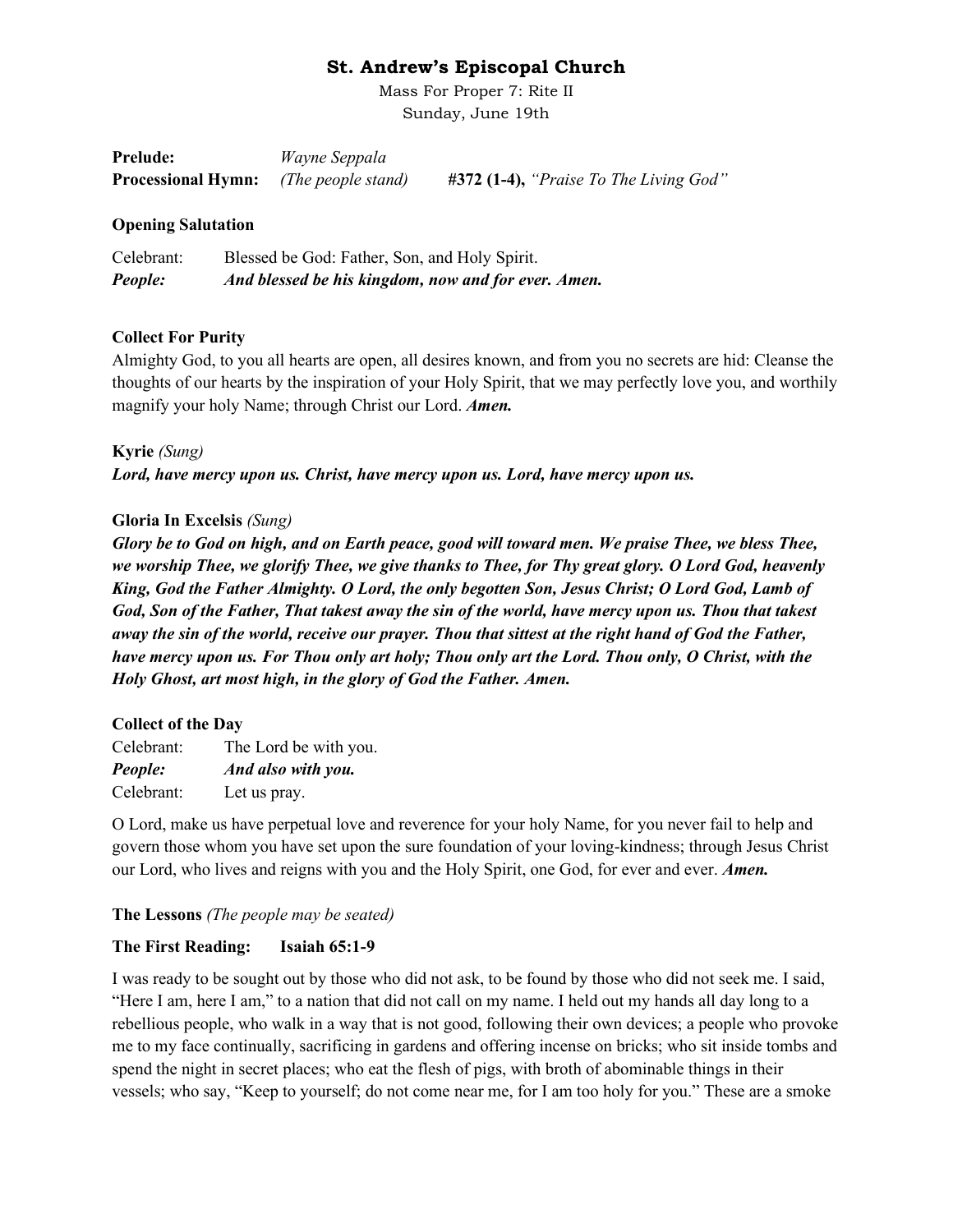Mass For Proper 7: Rite II Sunday, June 19th

in my nostrils, a fire that burns all day long. See, it is written before me: I will not keep silent, but I will repay; I will indeed repay into their laps their iniquities and their ancestors' iniquities together, says the Lord; because they offered incense on the mountains and reviled me on the hills, I will measure into their laps full payment for their actions. Thus says the Lord: As the wine is found in the cluster, and they say, "Do not destroy it, for there is a blessing in it," so I will do for my servants' sake and not destroy them all. I will bring forth descendants from Jacob and from Judah inheritors of my mountains; my chosen shall inherit it, and my servants shall settle there.

Reader: The Word of the Lord. *People: Thanks be to God.*

## **Psalm 22:18-27**

18 they divide my clothes among themselves, and for my clothing they cast lots.

*19 But you, O Lord, do not be far away! O my help, come quickly to my aid!*

20 Deliver my soul from the sword, my life from the power of the dog!

*21 Save me from the mouth of the lion! From the horns of the wild oxen you have rescued me.*

22 I will tell of your name to my brothers and sisters; in the midst of the congregation I will praise you:

*23 You who fear the Lord, praise him! All you offspring of Jacob, glorify him; stand in awe of him, all you offspring of Israel!*

24 For he did not despise or abhor the affliction of the afflicted; he did not hide his face from me but heard when I cried to him.

*25 From you comes my praise in the great congregation; my vows I will pay before those who fear him.* 26 The poor shall eat and be satisfied; those who seek him shall praise the Lord. May your hearts live forever!

*27 All the ends of the earth shall remember and turn to the Lord, and all the families of the nations shall worship before him.*

## **The Second Reading: Galatians 3:23-29**

Now before faith came, we were imprisoned and guarded under the law until faith would be revealed. Therefore the law was our disciplinarian until Christ came, so that we might be reckoned as righteous by faith. But now that faith has come, we are no longer subject to a disciplinarian, for in Christ Jesus you are all children of God through faith. As many of you as were baptized into Christ have clothed yourselves with Christ. There is no longer Jew or Greek; there is no longer slave or free; there is no longer male and female, for all of you are one in Christ Jesus. And if you belong to Christ, then you are Abraham's offspring, heirs according to the promise.

Reader: The Word of the Lord. *People: Thanks be to God.*

**Gospel Hymn:** *(The people stand)* **#411 (1-3),** *"O Bless The Lord, My Soul!"*

**The Gospel: Luke 8:26-39**

Celebrant: The Holy Gospel of our Lord Jesus Christ according to St. Luke.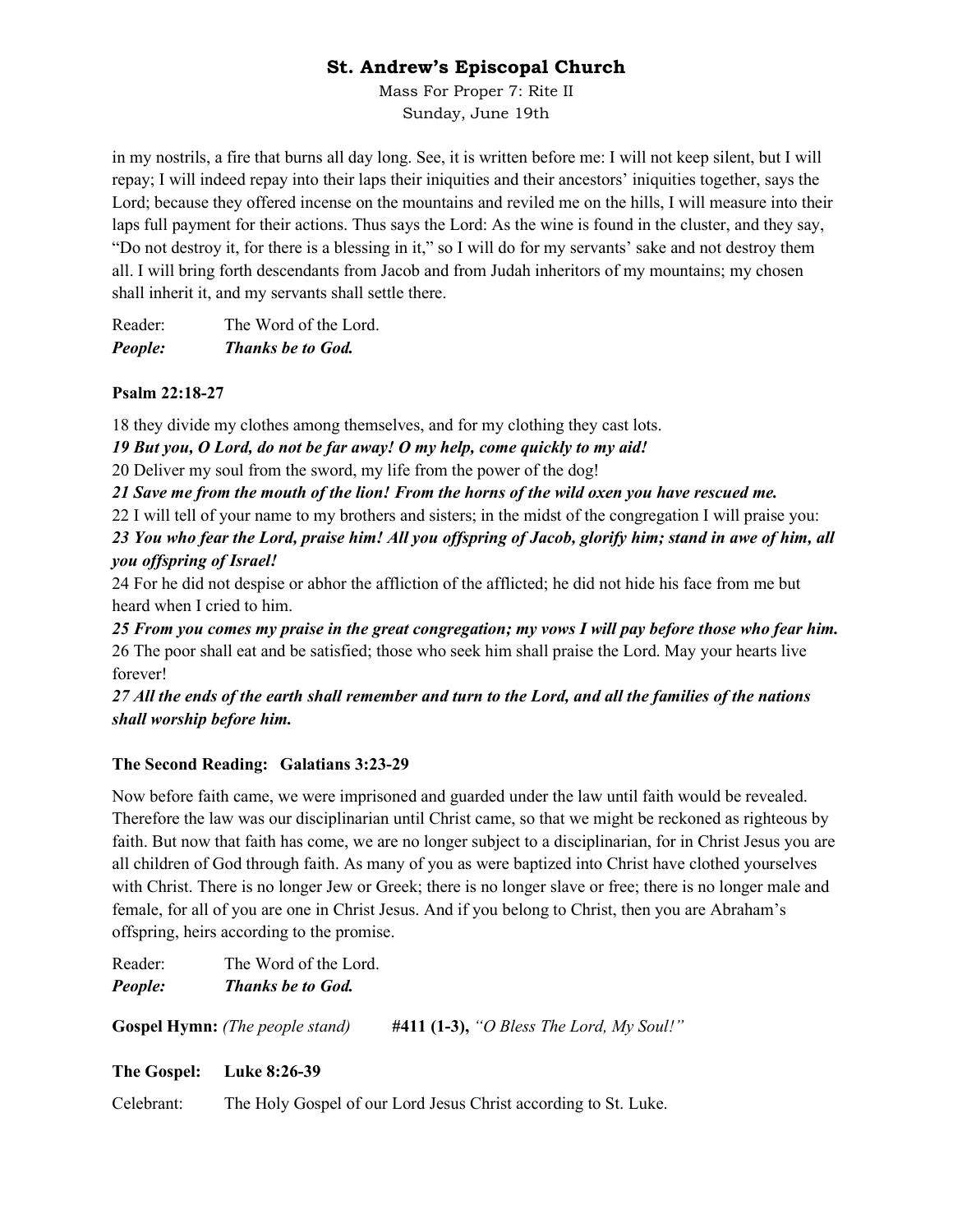Mass For Proper 7: Rite II Sunday, June 19th

#### *People: Glory to you Lord Christ.*

When Jesus and his disciples arrived at the region of the Gerasenes, which is opposite Galilee. As he stepped out on shore, a man from the city who had demons met him. For a long time he had not worn any clothes, and he did not live in a house but in the tombs. When he saw Jesus, he cried out and fell down before him, shouting, "What have you to do with me, Jesus, Son of the Most High God? I beg you, do not torment me," for Jesus had commanded the unclean spirit to come out of the man. (For many times it had seized him; he was kept under guard and bound with chains and shackles, but he would break the bonds and be driven by the demon into the wilds.) Jesus then asked him, "What is your name?" He said, "Legion," for many demons had entered him. They begged him not to order them to go back into the abyss. Now there on the hillside a large herd of swine was feeding, and the demons begged Jesus to let them enter these. So he gave them permission. Then the demons came out of the man and entered the swine, and the herd stampeded down the steep bank into the lake and was drowned. When the swineherds saw what had happened, they ran off and told it in the city and in the country. Then people came out to see what had happened, and when they came to Jesus, they found the man from whom the demons had gone sitting at the feet of Jesus, clothed and in his right mind. And they became frightened. Those who had seen it told them how the one who had been possessed by demons had been healed. Then the whole throng of people of the surrounding region of the Gerasenes asked Jesus to leave them, for they were seized with great fear. So he got into the boat and returned. The man from whom the demons had gone out begged that he might be with him, but Jesus sent him away, saying, "Return to your home, and declare how much God has done for you." So he went away, proclaiming throughout the city how much Jesus had done for him.

Celebrant: This is the Gospel of the Lord. *People: Praise to you Lord Christ.*

#### **Celtic Alleluia** *(sung)*

*Alleluia, Alleluia, Alleluia, Alleluia. Now He is living, the Christ, out of the tomb He is risen; He has conquered death – opened heaven to all believers. Alleluia, Alleluia, Alleluia, Alleluia.*

**The Sermon** (*The people may be seated)* The Reverend Ronnie Short

#### **The Nicene Creed** *(The people stand)*

*We believe in one God, the Father, the Almighty, maker of heaven and earth, of all that is, seen and unseen. We believe in one Lord, Jesus Christ, the only Son of God, eternally begotten of the Father, God from God, Light from Light, true God from true God, begotten, not made, of one Being with the Father. Through him all things were made. For us and for our salvation he came down from heaven: by the power of the Holy Spirit he became incarnate from the Virgin Mary, and was made man. For our sake he was crucified under Pontius Pilate; he suffered death and was buried. On the third day he rose again in accordance with the Scriptures; he ascended into heaven and is seated at the right hand of the Father. He will come again in glory to judge the living and the dead, and his kingdom will have no end. We believe in the Holy Spirit, the Lord, the giver of life, who proceeds from the Father and the*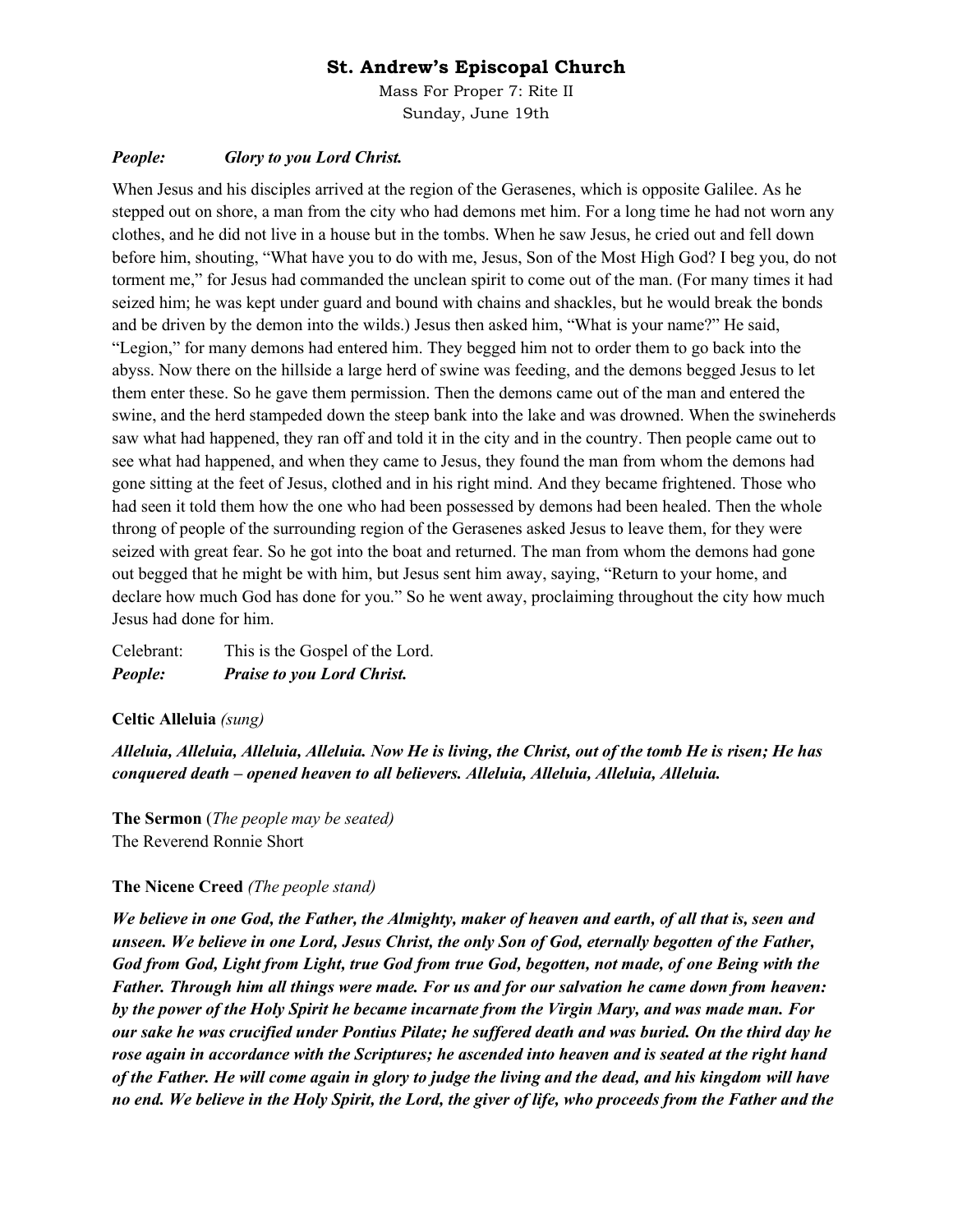Mass For Proper 7: Rite II Sunday, June 19th

*Son. With the Father and the Son he is worshiped and glorified. He has spoken through the Prophets. We believe in one holy catholic and apostolic Church. We acknowledge one baptism for the forgiveness of sins. We look for the resurrection of the dead, and the life of the world to come. Amen.*

## **Prayers Of The People** *(The people stand)*

*[Opens with prayer for St. Andrew's]*

With all our heart and with all our mind, let us pray to the Lord, saying "Lord, have mercy."

For the peace from above, for the loving-kindness of God, and for the salvation of our souls, let us pray to the Lord.

## *People: Lord, have mercy.*

For the peace of the world, for the welfare of the Holy Church of God, and for the unity of all peoples, let us pray to the Lord.

## *People: Lord, have mercy.*

For our Bishop, and for all the clergy and people, let us pray to the Lord. *People: Lord, have mercy.*

For our President, for the leaders of the nations, and for all in authority, let us pray to the Lord. *People: Lord, have mercy.*

For this city, for every city and community, and for those who live in them, let us pray to the Lord. *People: Lord, have mercy.*

For seasonable weather, and for an abundance of the fruits of the earth, let us pray to the Lord. *People: Lord, have mercy.*

For the good earth which God has given us, and for the wisdom and will to conserve it, let us pray to the Lord.

## *People: Lord, have mercy.*

For those who travel on land, on water, or in the air, let us pray to the Lord. *People: Lord, have mercy.*

For the aged and infirm, for the widowed and orphans, and for the sick and the suffering, let us pray to the Lord.

## *People: Lord, have mercy.*

For the poor and the oppressed, for the unemployed and the destitute, for prisoners and captives, and for all who remember and care for them, let us pray to the Lord.

## *People: Lord, have mercy.*

For all who have died in the hope of the resurrection, and for all the departed, let us pray to the Lord. *People: Lord, have mercy.*

For deliverance from all danger, violence, oppression, and degradation, let us pray to the Lord.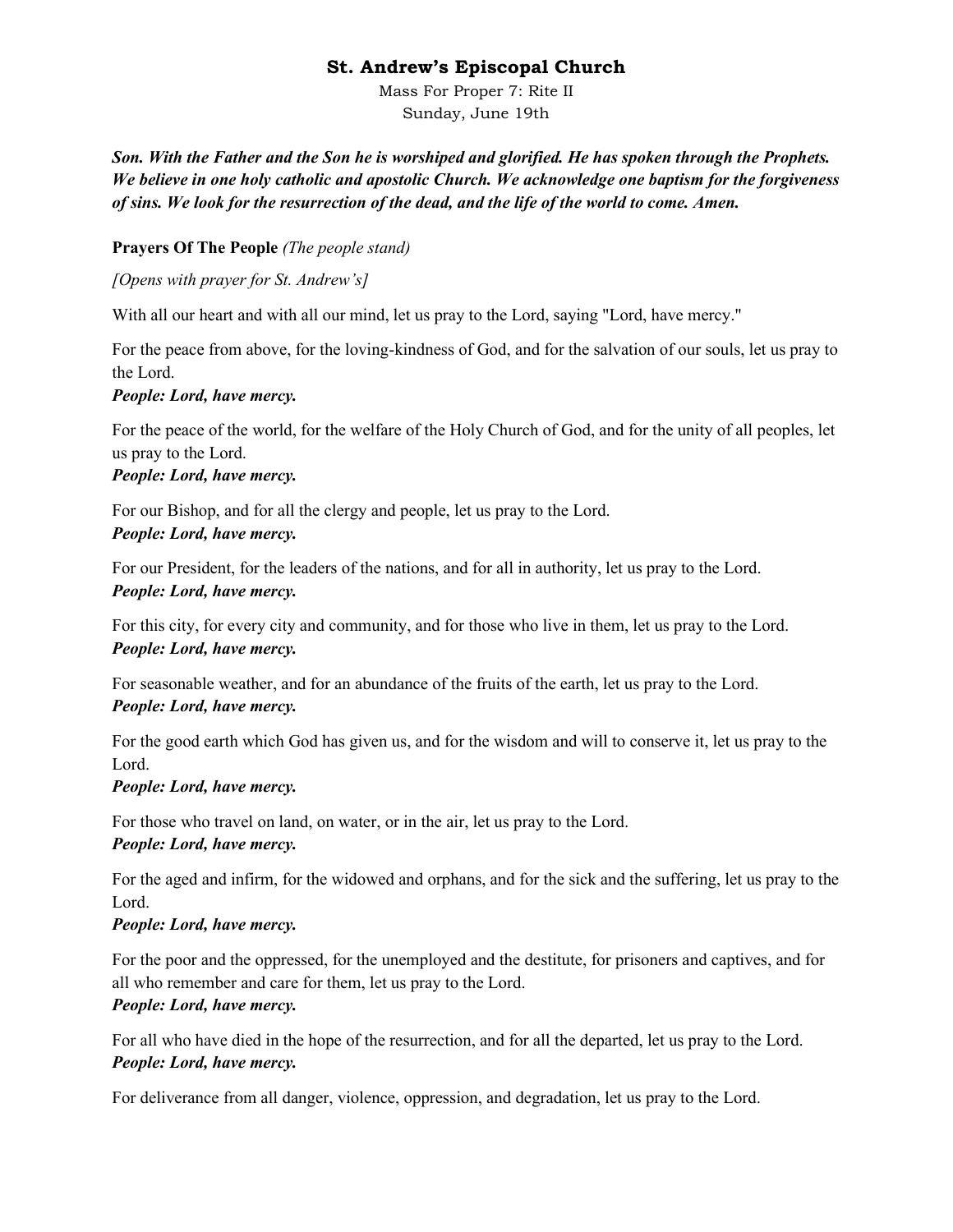Mass For Proper 7: Rite II Sunday, June 19th

#### *People: Lord, have mercy.*

For the absolution and remission of our sins and offenses, let us pray to the Lord. *People: Lord, have mercy.*

That we may end our lives in faith and hope, without suffering and without reproach, let us pray to the Lord.

*People: Lord, have mercy.*

Defend us, deliver us, and in thy compassion protect us, O Lord, by thy grace. *People: Lord, have mercy.*

In the communion of St. Andrew and of all the saints, let us commend ourselves, and one another, and all our life, to Christ our God.

## *People: To thee, O Lord our God.*

Lord Jesus Christ, you said to your apostles, "Peace I give to you; my own peace I leave with you:" Regard not our sins, but the faith of your Church, and give to us the peace and unity of that heavenly City, where with the Father and the Holy Spirit you live and reign, now and for ever. *Amen.*

## **The Confession of Sin and Absolution** *(The people kneel)*

Celebrant: Let us humbly confess our sins unto Almighty God.

*Most merciful God, we confess that we have sinned against you in thought, word, and deed, by what we have done, and by what we have left undone. We have not loved you with our whole heart; we have not loved our neighbors as ourselves. We are truly sorry and we humbly repent. For the sake of your Son Jesus Christ, have mercy on us and forgive us; that we may delight in your will, and walk in your ways, to the glory of your Name. Amen.*

Celebrant: Almighty God have mercy on us, forgive us all our sins through our Lord Jesus Christ, strengthen us in all goodness, and by the power of the Holy Spirit keep us in eternal life. *Amen.*

| <b>The Peace</b>             | (The people stand)                                                                                |
|------------------------------|---------------------------------------------------------------------------------------------------|
| Celebrant:<br><b>People:</b> | The peace of the Lord be always with you.<br>And also with you.                                   |
| Celebrant:                   | Walk in love, as Christ loved us and gave himself up for us, an offering and sacrifice to<br>God. |

## **Offertory** *(The people may be seated)*

*The St. Andrew's Choir will perform "My Father, My Fortress, My Friend"*

#### **Announcements**

**Doxology** *(The people stand and sing)*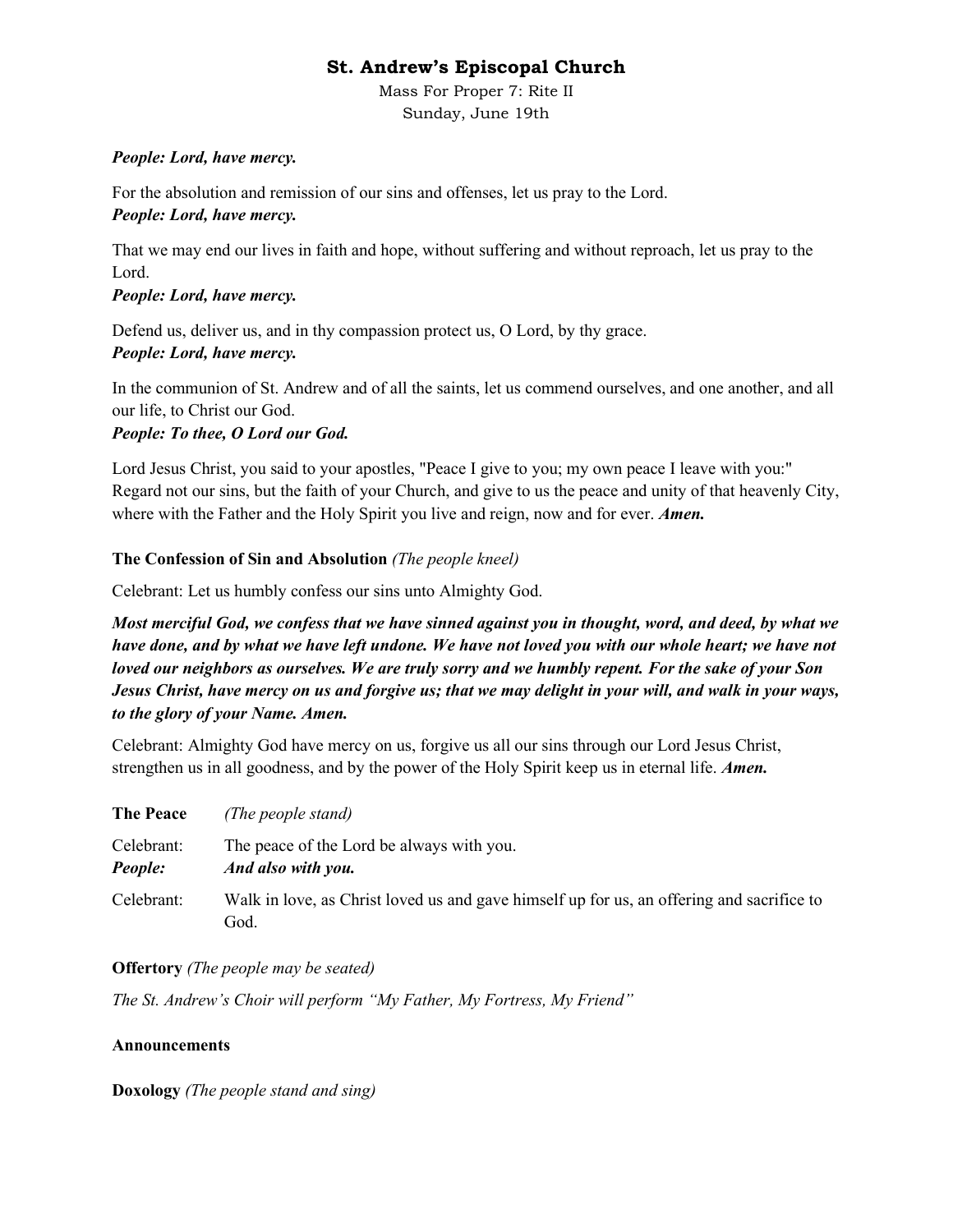Mass For Proper 7: Rite II Sunday, June 19th

*Praise God, from whom all blessings flow. Praise Him, all creatures here below. Praise Him above, you heavenly host. Praise Father, Son and Holy Ghost. Amen.* **The Prayers** *(The people remain standing)*

| Celebrant: | The Lord be with you. |
|------------|-----------------------|
| People:    | And also with you.    |
| Celebrant: | Let us pray.          |

*Our Father, who art in heaven, hallowed be Thy name. Thy kingdom come, Thy will be done, on earth as it is in heaven. Give us this day our daily bread. And forgive us our trespasses, as we forgive those who trespass against us. And lead us not into temptation, but deliver us from evil. For Thine is the kingdom, and the power, and the glory, forever and ever. Amen.*

| Show us your mercy, O Lord;                   |
|-----------------------------------------------|
| And grant us your salvation.                  |
| Clothe your ministers with righteousness;     |
| Let your people sing with joy.                |
| Give peace, O Lord, in all the world;         |
| For only in you can we live in safety.        |
| Lord, keep this nation under your care;       |
| And guide us in the way of justice and truth. |
| Let your way be known upon earth;             |
| Your saving health among all nations.         |
| Let not the needy, O Lord, be forgotten;      |
| Nor the hope of the poor be taken away.       |
| Create in us clean hearts, O God;             |
| And sustain us with your Holy Spirit.         |
|                                               |

#### **The Collect For Peace**

O God, the author of peace and lover of concord, to know you is eternal life and to serve you is perfect freedom: Defend us, your humble servants, in all assaults of our enemies; that we, surely trusting in your defense, may not fear the power of any adversaries; through the might of Jesus Christ our Lord. *Amen.*

#### **Prayer For Mission**

Almighty and everlasting God, by whose Spirit the whole body of your faithful people is governed and sanctified: Receive our supplications and prayers which we offer before you for all members of your holy Church, that in their vocation and ministry they may truly and devoutly serve you; through our Lord and Savior Jesus Christ. *Amen.*

*(Intercessions and prayers may be offered by the people)*